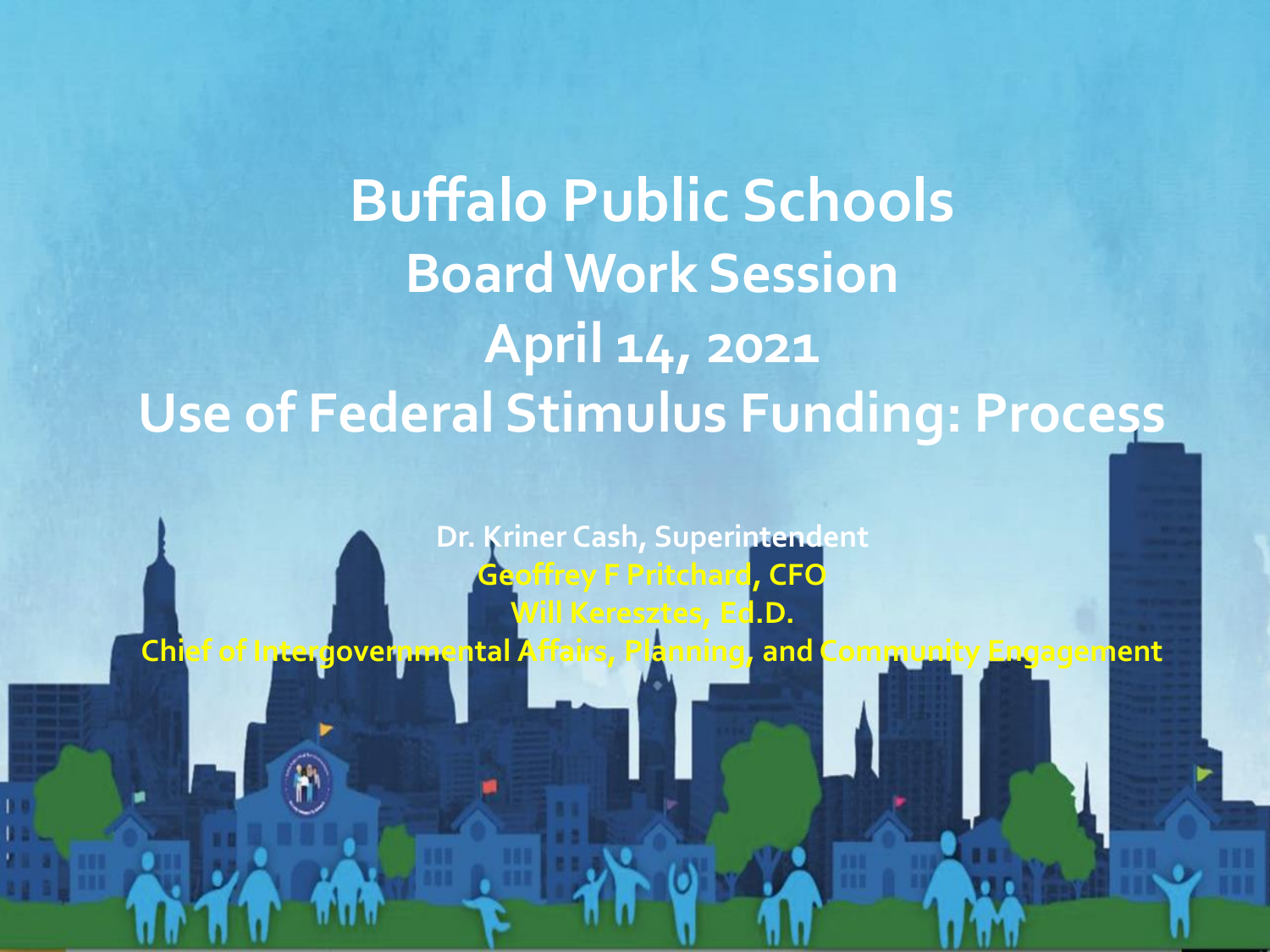## **I. Federal Stimulus Aid**

- **The Coronavirus Response and Relief Supplemental Appropriations Act (CRRSA Act) was signed into law in December 2020.** 
	- **The funds allocated to the District are estimated at \$88.8 million**
- **The American Rescue Plan of 2021 (ARP) was signed into law in March 2021**
	- **The funds allocated to the District are estimated at \$201.0 million**
	- **20% "learning loss" set-aside**
- **Together these funds are referred to as Elementary and Secondary School Emergency Relief (ESSER) Funds – ESSER II and ESSER III**
- **Final allocations, guidance, and grant application to follow**
- **Funding treated as a grant, not general fund**
- **Duration is through September 2024**
- **These funds have a wide range of allowable uses up to and including activities that are necessary to maintain the operation of and continuity of services in local educational agencies and continuing to employ existing staff of the local educational agency**
	- **A process must be followed to develop a plan, starting with community engagement**
		- **July 1, 2021 deadline to post the plan**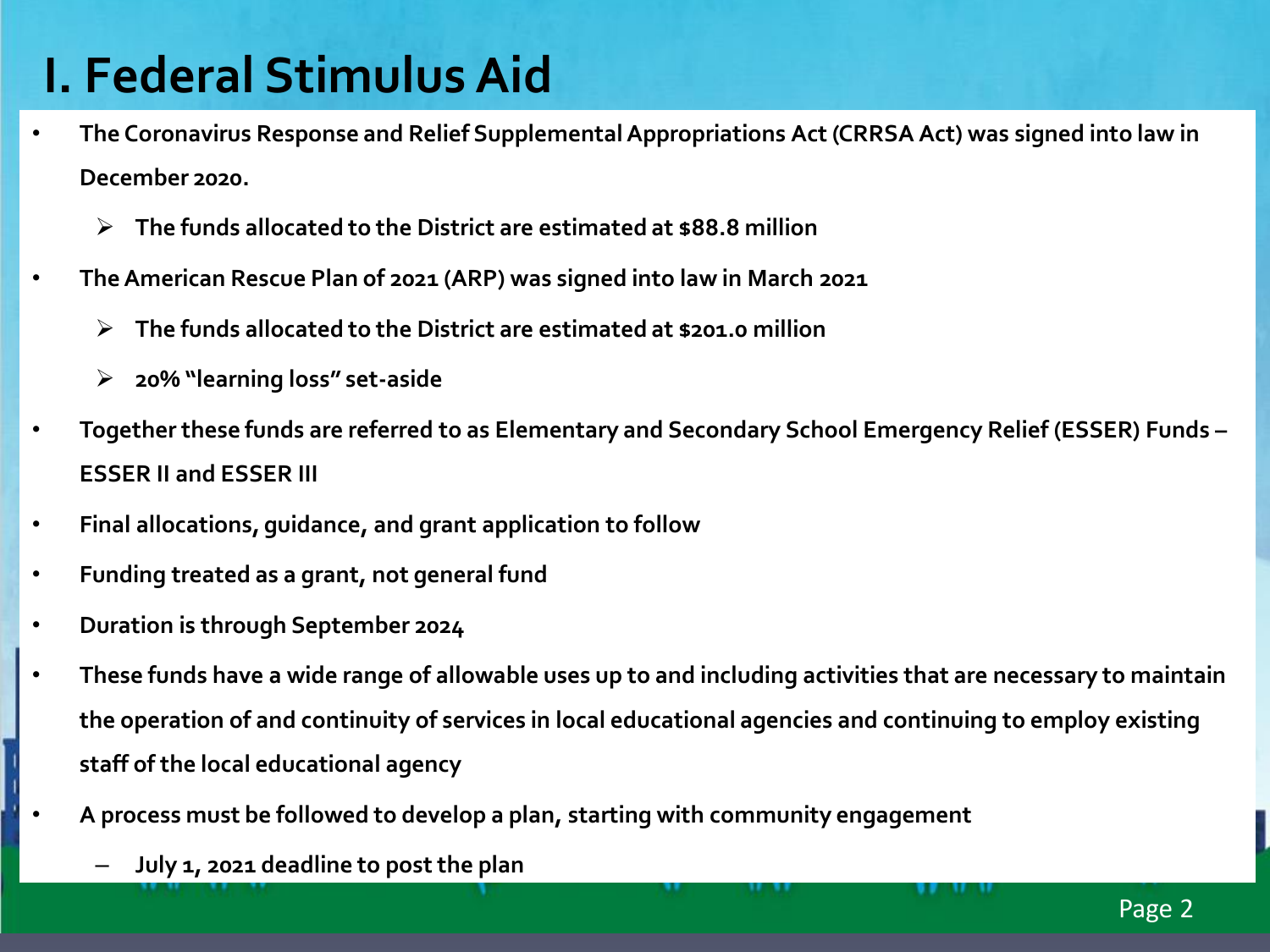### **II. Public Engagement for Elementary and Secondary School Emergency Relief (ESSER) Funding**

#### **Purpose:**

**To receive feedback from BPS stakeholders and the general public on potential uses of ESSER Funding as stipulated in federal and state guidance.**

**• 3 public livestream meetings with the District Committee of Stakeholders Thursday, April 29 4-6pm**

**Tuesday, May 11 5-7pm**

**Thursday, May 20 10:00am-noon**

**• Each constituent group from the Committee to provide recommendations based on the federal and state guidance**

**• General public chat during the meetings to submit questions or comments**

- **General public email submissions through BPS website**
- **Board of Education Members will be encouraged to log in to the meetings and participate**
- **Summary findings to Dr. Cash by May 24**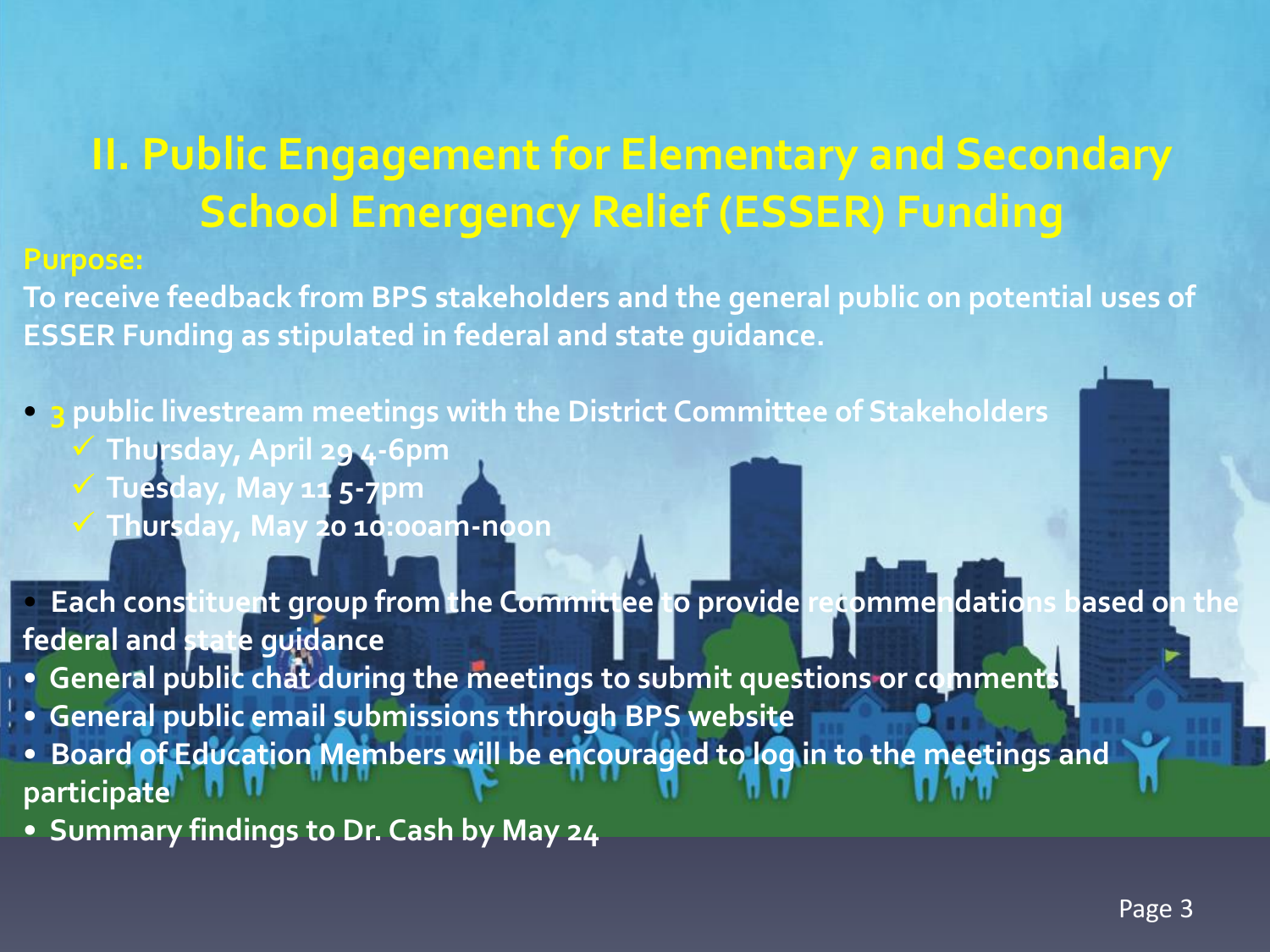

**III. Process for Identifying High-Priority, High Leverage Expenditures to Improve Pre-K – 12 Academic and Social-Emotional Learning and Prenatal – Postsecondary Options** 

• **How does this investment address current and long-term student needs?**

- $\triangleright$  Comprehensive assessment of student academic and social-emotional needs
- $\triangleright$  Best practices in strategic thinking and decision-making
- $\triangleright$  Advance the effective use of educational technology
- $\triangleright$  Emphasis on access, equity, opportunity, and quality
- **How does this investment advance the strategic plan and instructional priorities, vision, and goals of the district?** 
	- Deepen and broaden the Education Bargair Build capacity of school leaders, teachers, and support staff ald on outreach and involvement engagement
	- mphasis on access, equity, opportunity and qua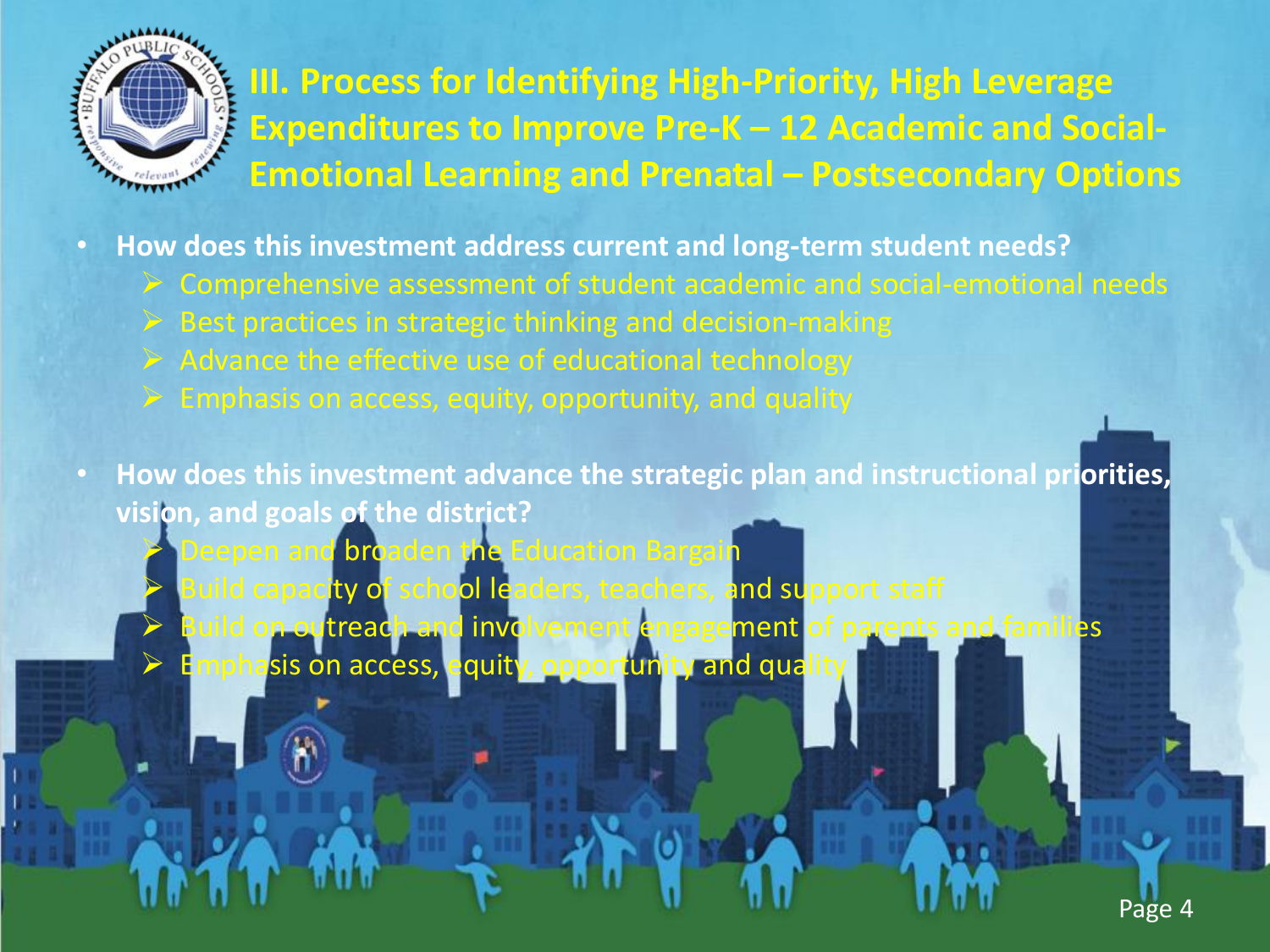

#### **III. CONTINUED**

**Process for Identifying High-Priority, High Leverage Expenditures to Improve Pre-K – 12 Academic and Social-Emotional Learning and Prenatal – Postsecondary Options** 

- **What do we know already about the efficacy of this investment or the likelihood that a new, innovative initiative will be successful?** 
	- $\triangleright$  Backed by cross-disciplinary research or considered best practices in the field
	- $\triangleright$  Best chance for improving student outcomes
	- $\triangleright$  Communication plan that clearly articulates the rationale, evidence-base, and
		- Emphasis on access, equity, opportunity and quality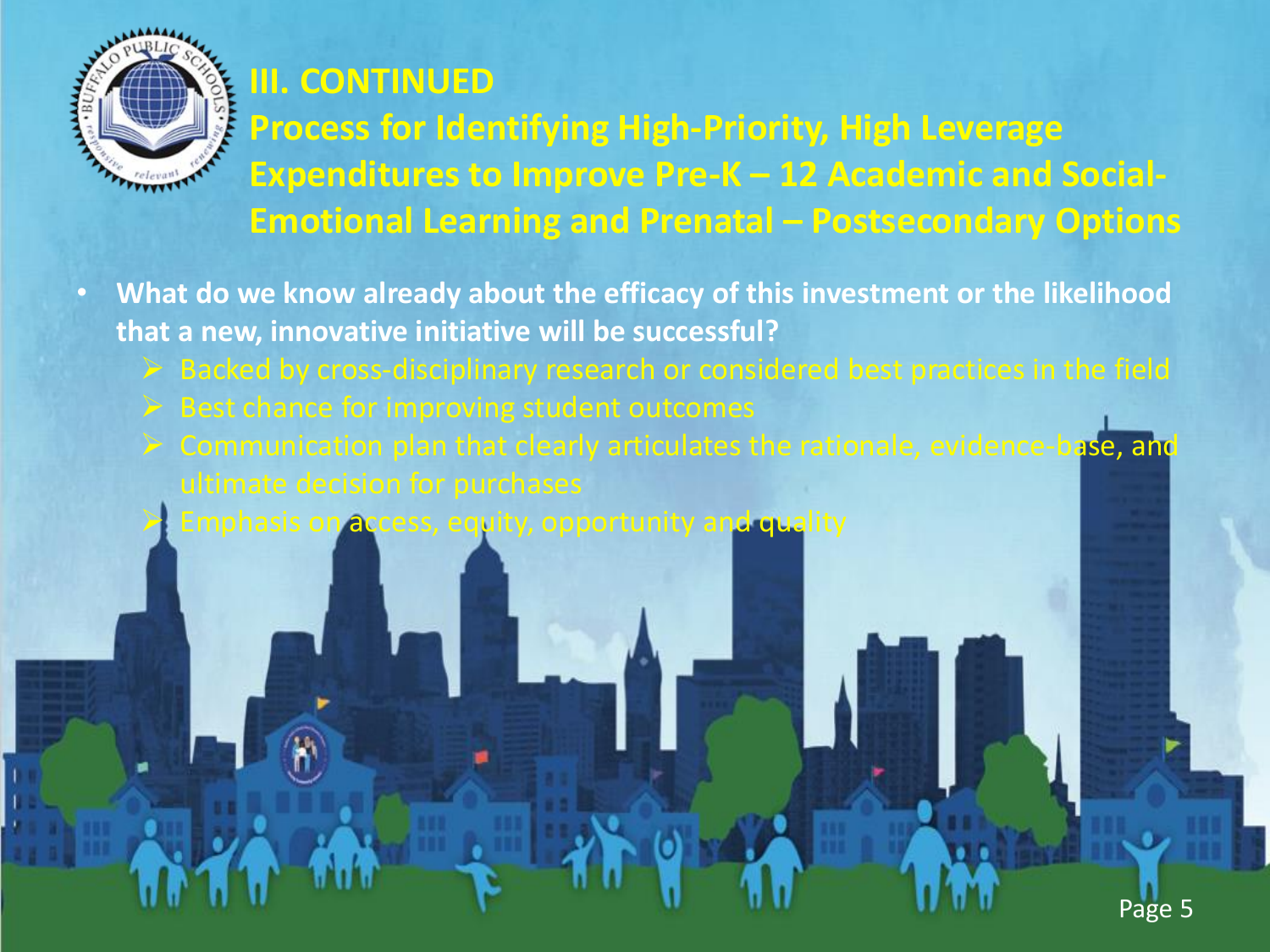

#### **III. CONTINUED**

**Process for Identifying High-Priority, High Leverage Expenditures to Improve Pre-K – 12 Academic and Social-Emotional Learning and Prenatal – Postsecondary Options** 

• **What will it take to effectively and equitably implement this program or strategy?** 

- $\geq$  Do we have the right people at the table, the right people to do the work?
- $\geq$  Do we have the capacity to take on this investment at this time?

• **How will this investment be sustained or continue to build district capacity after the three years of relief funding ends?**  Prioritize investments that build internal instructional and/or organizational capacity of the district Prioritize investments that advance the long term vision and mission of the **District**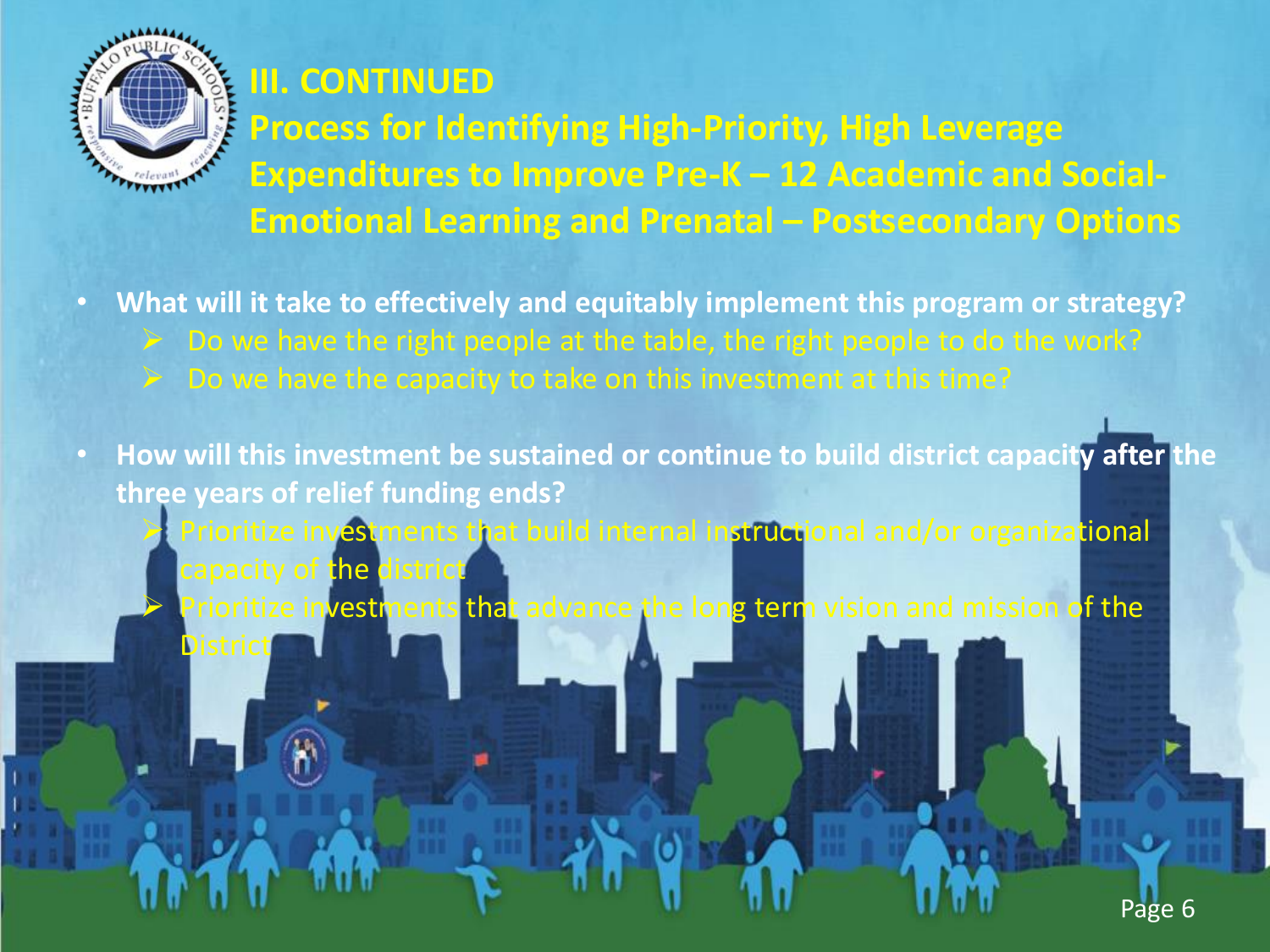

#### **III. CONTINUED**

**Process for Identifying High-Priority, High Leverage Expenditures to Improve Pre-K – 12 Academic and Social-Emotional Learning and Prenatal – Postsecondary Options** 

• **How will success be measured? What are the metrics that will be employed?** 

- $\triangleright$  Be transparent about what success will look like, how progress will be measured during implementation, at the end of funding, and beyond
- $\triangleright$  Consider the time needed for new programs, approaches, or strategies to take
- Accountability how will we hold leaders, staff, external partners responsible for meeting the short and long term objectives of any given investment? Are we a student outcomes driven school district, governance board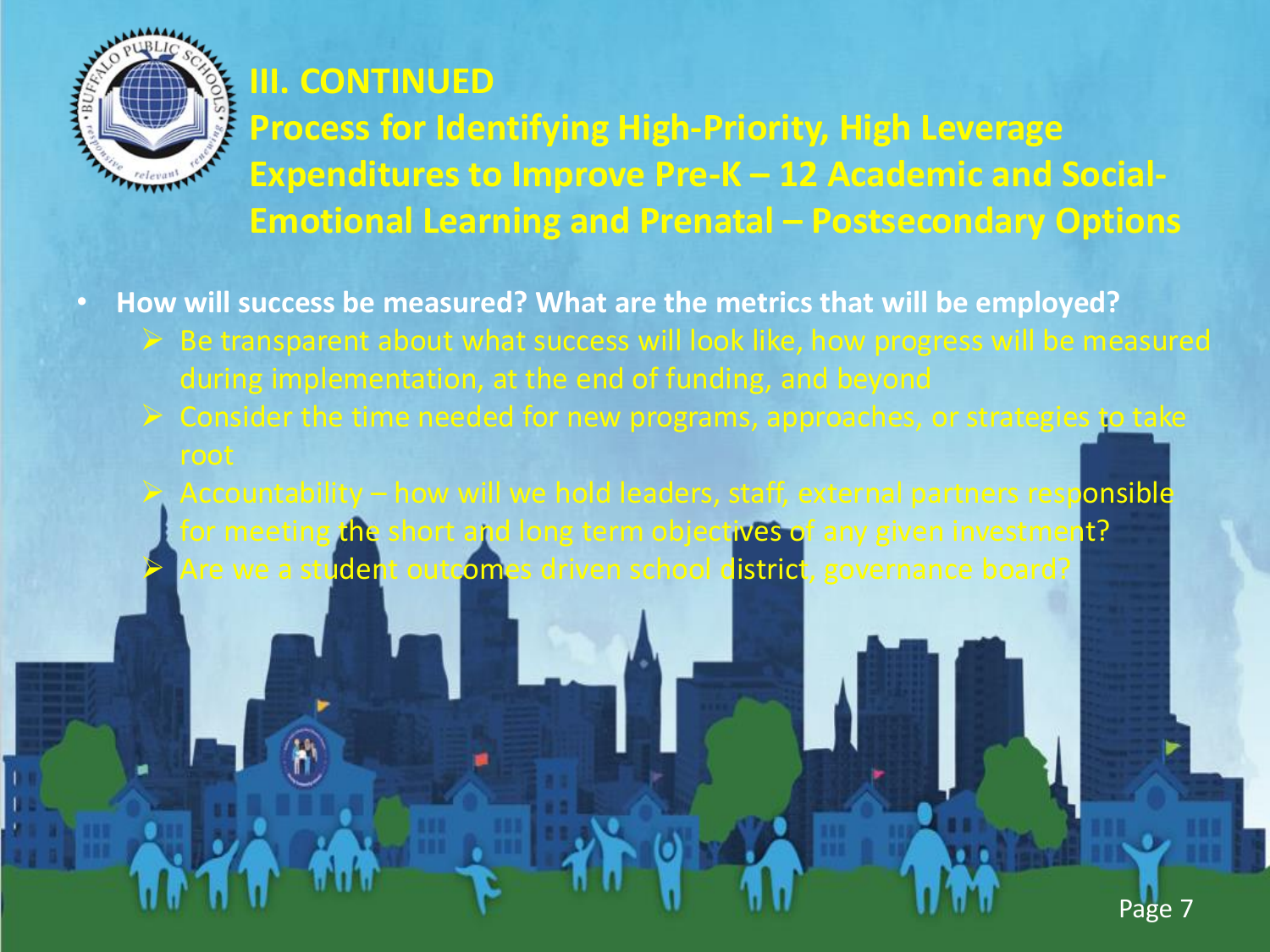

### **IV. Build the Infrastructure to Launch**

• **Pending**